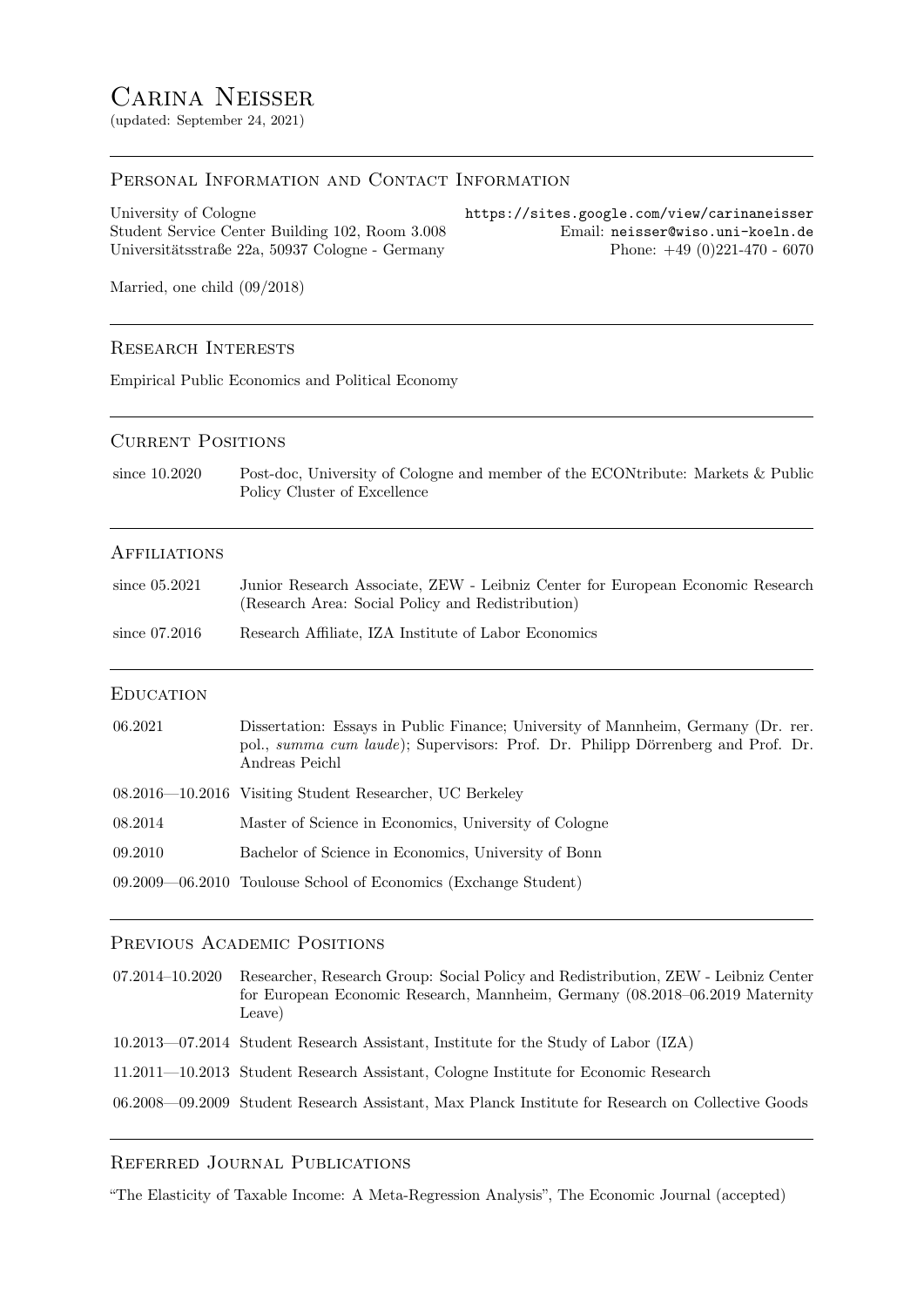## Work in Progress

"P-Hacking, Data Type and Availability of Replication Material" Revise and resubmit requested by the Economic Journal (with Abel Brodeur)

"Earnings Disclosure by Politicians" (with Nils Wehrhöfer)

## Policy Work

"Kommt das Geld bei den Kindern an?", Bertelsmann-Foundation, 2018 (with Holger Stichnoth, Lukas Riedel, Sebastian Camarero Garcia, Philipp Dörrenberg, Martin Ungerer und Nils Wehrhöfer)

"Machbarkeitsstudie und Ableitung von Forschungsfragen zu Bedeutung, Inanspruchnahme und Verteilungswirkungen von gesellschaftlich notwendigen Dienstleistungen", Federal Ministry of Labour and Social Affairs, 2018 (with Holger Bonin, Sebastian Camarero Garcia, Max Lay, Vivien Liu, Margard Ody, Lukas Riedel, Holger Stichnoth, Martin Ungerer und Nils Wehrhöfer)

"Möglichkeiten zur Verbesserung der statistischen Datenqualität zur Beschreibung höchster Einkommen und Vermögen", Federal Ministry of Labour and Social Affairs, 2015 (with Max Löffler, Andreas Peichl and Christian Wittneben)

# Teaching Experience

| Fall 2021/2022 | "Seminar in Tax Compliance and Tax Evasion" (Master), University of Cologne                                                                      |
|----------------|--------------------------------------------------------------------------------------------------------------------------------------------------|
| Spring 2021    | "Reading Group in Econometrics" (PhD), University of Cologne                                                                                     |
| Fall 2020/2021 | "Seminar in Public Economics: Taxation, Migration and Labor Markets" (Bachelor),<br>University of Cologne                                        |
| 2016           | "Empirical Methods to Study the Effects of Tax and Transfer Systems", ZEW train-<br>ing/teaching for professionals, Berlin, Lecturer (June 2016) |
| since $2015$   | (Co-) supervision of Master and Bachelor Theses, University of Mannheim and Cologne                                                              |

## Conference Presentations and Seminar Talks

| 2022 | (scheduled) 7th Lindau Meeting on Economic Sciences, Lindau                                                                                                                                                                                                          |
|------|----------------------------------------------------------------------------------------------------------------------------------------------------------------------------------------------------------------------------------------------------------------------|
| 2021 | Journées Louis-André Gérard-Varet Conference in Public Economics (LAGV), Mar-<br>seille <i>(online)</i> ; International Institute of Public Finance <i>(IIPF)</i> Annual Conference,<br>Reykjavik (online), 7th Potsdam PhD Workshop in Empirical Economics (online) |
| 2020 | Annual Meeting of the Austrian Economic Association (NOeG), Vienna; Verein für<br>Socialpolitik, Köln ( <i>online</i> )                                                                                                                                              |
| 2019 | ZEW Summer Workshop for Young Economists, Mannheim; MaTax Annual Confer-<br>ence, Mannheim; National Tax Association (NTA) Annual Conference (regular and<br>NTA Next Generation Session), Tampa                                                                     |
| 2018 | Ruhr Graduate School (RGS) in Economics 11th Doctoral Conference, Essen; Royal<br>Economic Society (RES) Annual Conference, Brighton; Spring Meeting of Young<br>Economists (SMYE), Mallorca                                                                         |
| 2017 | ZEW Public Finance Conference, Mannheim; IEB Workshop on Economics of Tax-<br>ation, Barcelona; Federal Statistical Office, Wiesbaden (invited); Research School of<br>International Taxation (RSIT) Conference on Tax Policy in the Global Economy,<br>Tübingen     |
|      |                                                                                                                                                                                                                                                                      |